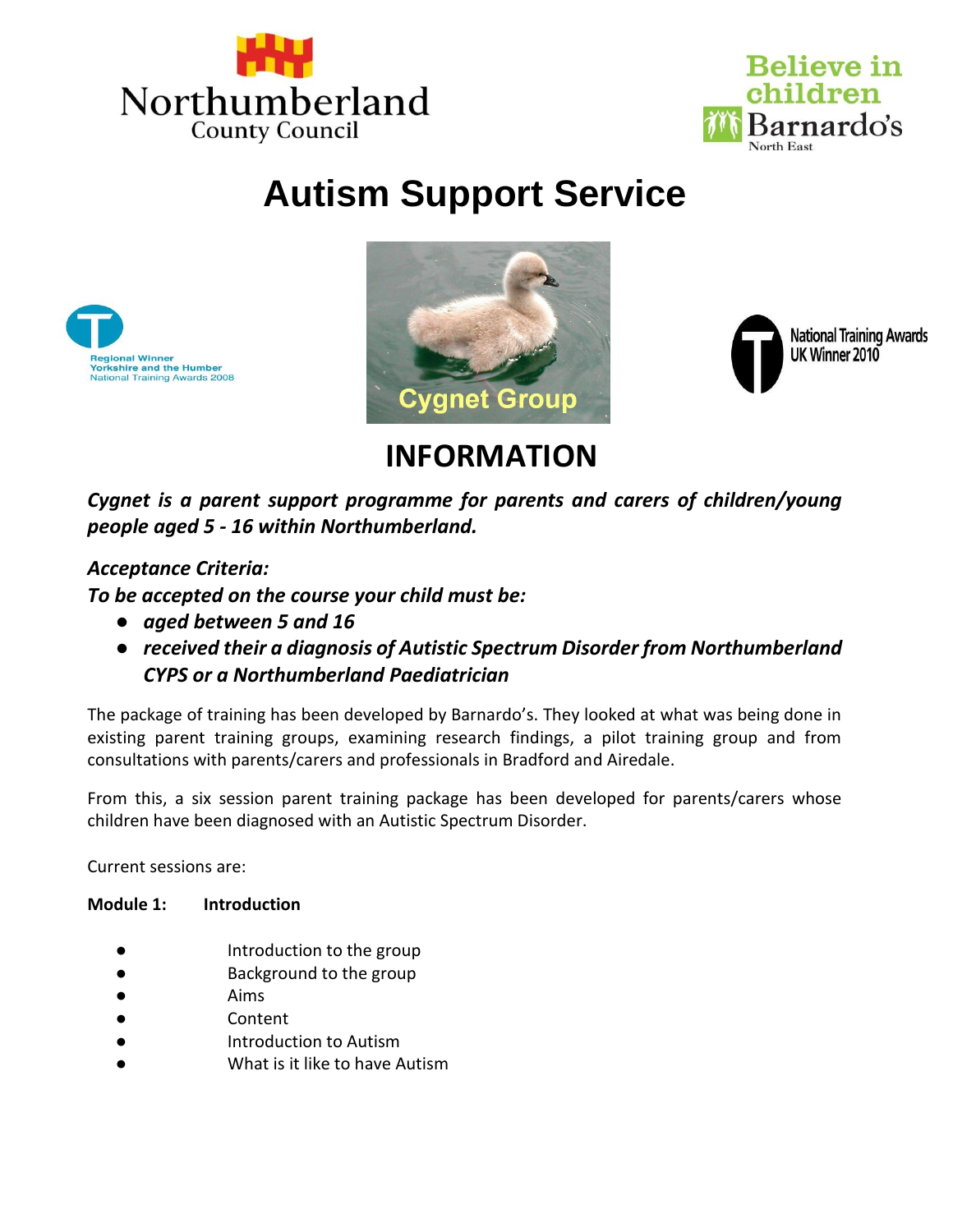#### **Module 2: An Overview of Autism**

- The spectrum and its background
- Describing Autism:
	- Social Interaction
		- **Communication**
		- Imagination, rigidity and strong interests
		- Sensory differences
- Strengths and challenges
- Parental reflection

#### **Module 3: Sensory Issues**

- Understanding our senses
- Sensory differences
	- Over sensitivity
	- Under sensitivity
- Associated behaviour
- **Strategies**

#### **Module 4: Communication**

- Understanding communication
- Building blocks of communication
- Autism and communication
- Using communication
- **Strategies**

#### **Module 5: Understanding Behaviour**

- Understanding human behaviour
- Behavioural issues linked to Autism
	- Mind Blindness
	- Predicting behaviour
	- Understanding the whole picture
- Types and functions of all behaviour
- Underlying difficulties behind the behaviour (Iceberg principle)

#### **Module 6: Supporting Behaviour**

- Analysing and managing behaviour (STAR analysis)
- **Strategies**
- **Reflection**